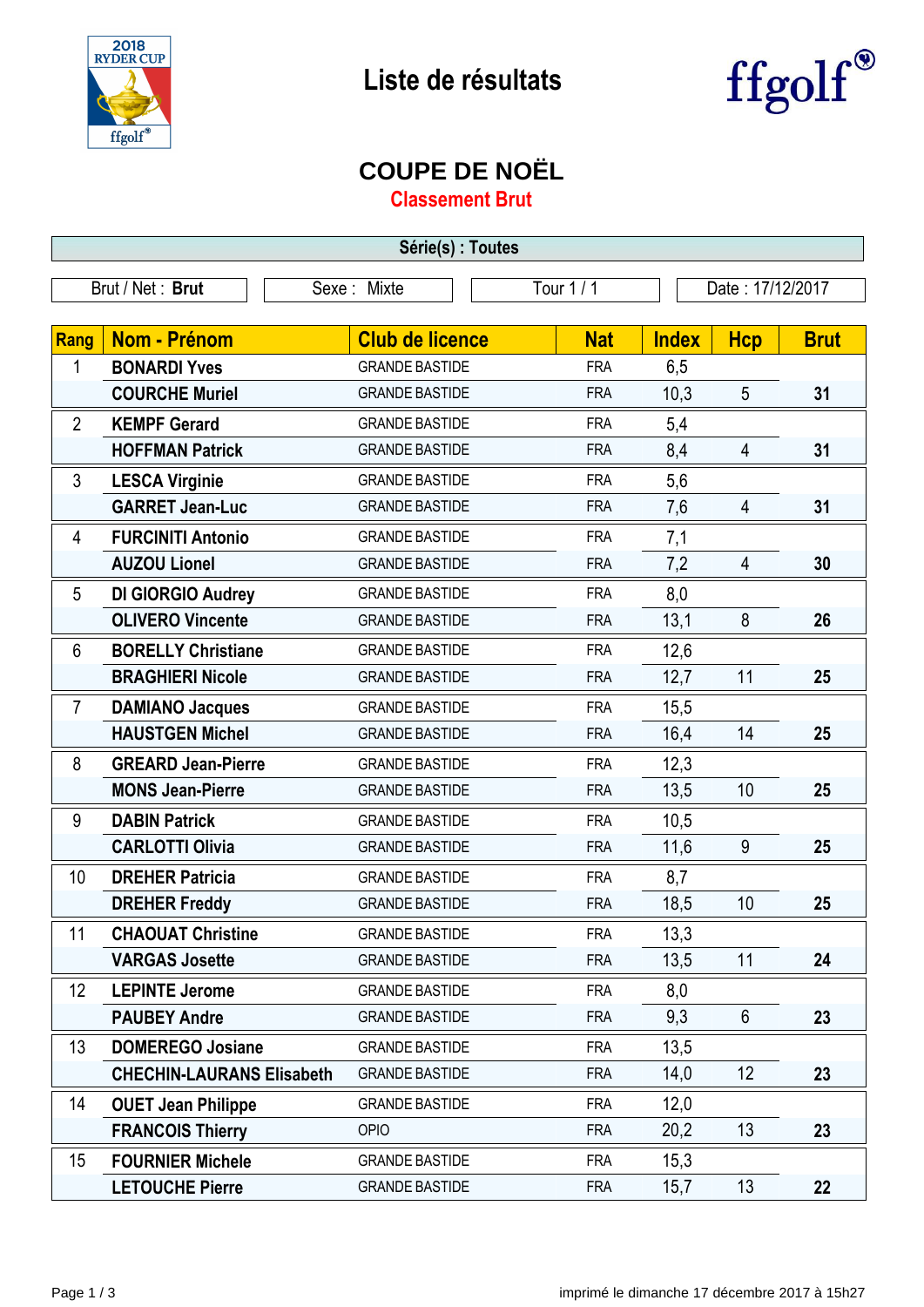| <b>Rang</b> | <b>Nom - Prénom</b>            | <b>Club de licence</b> | <b>Nat</b> | <b>Index</b> | <b>Hcp</b> | <b>Brut</b> |
|-------------|--------------------------------|------------------------|------------|--------------|------------|-------------|
| 16          | <b>LEON Valentin</b>           | ST DONAT               | <b>FRA</b> | 9,7          |            |             |
|             | <b>LEON Freddy</b>             | <b>DEPARTEMENT</b>     | <b>FRA</b> | 23,5         | 13         | 22          |
| 17          | <b>DRAGHI Serge</b>            | <b>VICTORIA</b>        | <b>FRA</b> | 11,1         |            |             |
|             | <b>DRAGHI Viviane</b>          | ATOS ORIGIN CA         | <b>FRA</b> | 24,9         | 15         | 21          |
| 18          | <b>CORDIER Daniel</b>          | <b>GRANDE BASTIDE</b>  | <b>FRA</b> | 17,2         |            |             |
|             | <b>CORDIER Marie</b>           | <b>GRANDE BASTIDE</b>  | <b>FRA</b> | 17,7         | 15         | 21          |
| 19          | <b>ASTOUX Jean-Marc</b>        | <b>GRANDE BASTIDE</b>  | <b>FRA</b> | 15,6         |            |             |
|             | <b>ASTOUX Marie-Agnès</b>      | <b>GRANDE BASTIDE</b>  | <b>FRA</b> | 26,5         | 18         | 21          |
| 20          | <b>NYSTROM Elisabeth</b>       | <b>GRANDE BASTIDE</b>  | <b>FRA</b> | 12,6         |            |             |
|             | <b>SAGOT Claude</b>            | <b>GRANDE BASTIDE</b>  | <b>FRA</b> | 14,2         | 11         | 21          |
| 21          | <b>CORBEL Cyrille</b>          | <b>OPIO</b>            | <b>FRA</b> | 12,1         |            |             |
|             | <b>ZERILLO Lucas</b>           | MANDELIEU              | <b>FRA</b> | 23,9         | 15         | 20          |
| 22          | <b>SIN Chris</b>               | <b>GRANDE BASTIDE</b>  | <b>FRA</b> | 15,1         |            |             |
|             | <b>SIN Thim</b>                | <b>GRANDE BASTIDE</b>  | <b>FRA</b> | 17,0         | 14         | 19          |
| 23          | <b>BETTIN Christian</b>        | <b>GRANDE BASTIDE</b>  | <b>FRA</b> | 13,6         |            |             |
|             | <b>BETTIN Eliane</b>           | <b>GRANDE BASTIDE</b>  | <b>FRA</b> | 25,6         | 17         | 19          |
| 24          | <b>SABAS Brigitte</b>          | <b>GRANDE BASTIDE</b>  | <b>FRA</b> | 19,2         |            |             |
|             | <b>PEREIRA Avelino</b>         | <b>GRANDE BASTIDE</b>  | <b>FRA</b> | 26,4         | 21         | 19          |
| 25          | <b>FLORY Philippe</b>          | <b>PACA</b>            | <b>FRA</b> | 13,8         |            |             |
|             | <b>APPERT FLORY Anny</b>       | <b>PACA</b>            | <b>FRA</b> | 22,9         | 16         | 19          |
| 26          | <b>PICARD Jean Pierre</b>      | <b>GRANDE BASTIDE</b>  | <b>FRA</b> | 11,9         |            |             |
|             | <b>LE GARREC Michel</b>        | <b>OPIO</b>            | <b>FRA</b> | 19,0         | 12         | 19          |
| 27          | <b>ROUZAUD Jacques</b>         | <b>GRANDE BASTIDE</b>  | <b>FRA</b> | 16,2         |            |             |
|             | <b>PUCCETTI Maurice</b>        | <b>GRANDE BASTIDE</b>  | <b>FRA</b> | 18,5         | 15         | 18          |
| 28          | <b>CARLOTTI Pierre-Jacques</b> | <b>GRANDE BASTIDE</b>  | <b>FRA</b> | 16,2         |            |             |
|             | <b>CHEBAT Martine</b>          | <b>DEPARTEMENT</b>     | <b>FRA</b> | 18,9         | 15         | 18          |
| 29          | <b>BOUTHORS Dominique</b>      | <b>GRANDE BASTIDE</b>  | <b>FRA</b> | 14,4         |            |             |
|             | <b>BOUTHORS Etienne</b>        | <b>GRANDE BASTIDE</b>  | <b>FRA</b> | 17,9         | 14         | 18          |
| 30          | <b>VANDELLI Kyung Im</b>       | <b>GRANDE BASTIDE</b>  | <b>FRA</b> | 15,7         |            |             |
|             | <b>VANDELLI Christian</b>      | <b>GRANDE BASTIDE</b>  | <b>FRA</b> | 21,6         | 16         | 17          |
| 31          | <b>THIERCELIN Sylvain</b>      | <b>GRANDE BASTIDE</b>  | <b>FRA</b> | 18,1         |            |             |
|             | <b>THIERCELIN Evelyne</b>      | <b>GRANDE BASTIDE</b>  | <b>FRA</b> | 30,1         | 20         | 17          |
| 32          | <b>DE RHAM Renaud</b>          | <b>GRANDE BASTIDE</b>  | <b>FRA</b> | 18,8         |            |             |
|             | <b>DE RHAM Marie-Aimee</b>     | <b>GRANDE BASTIDE</b>  | <b>FRA</b> | 19,1         | 17         | 17          |
| 33          | <b>TRUEBA Marie-Chantal</b>    | <b>GRANDE BASTIDE</b>  | <b>FRA</b> | 15,1         |            |             |
|             | <b>MONIGATTI Giangiacomo</b>   | <b>GRANDE BASTIDE</b>  | <b>FRA</b> | 30,9         | 19         | 17          |
| 34          | <b>MORRIS Russell</b>          | <b>GRANDE BASTIDE</b>  | <b>FRA</b> | 16,9         |            |             |
|             | <b>MORRIS Trish</b>            | <b>GRANDE BASTIDE</b>  | <b>FRA</b> | 22,0         | 17         | 17          |
| 35          | <b>ARMANDONI Roger</b>         | <b>GRANDE BASTIDE</b>  | <b>FRA</b> | 14,1         |            |             |
|             | <b>PREVOT Martine</b>          | <b>GRANDE BASTIDE</b>  | <b>FRA</b> | 23,6         | 16         | 16          |